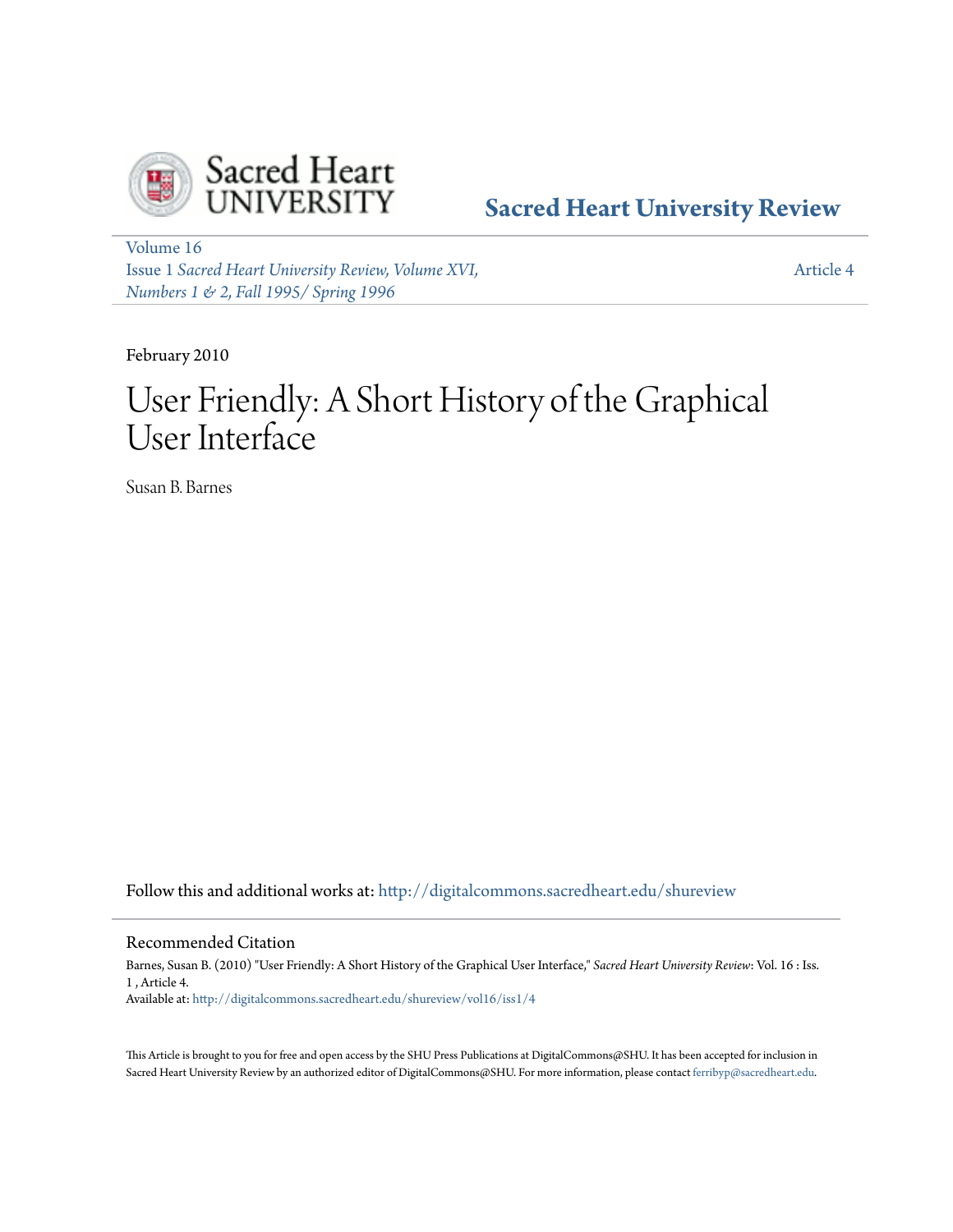# User Friendly: A Short History of the Graphical User Interface

# **Cover Page Footnote**

Susan B. Barnes is an Assistant Professor in the Department of Communication and Media Studies at Fordham University. This paper was presented at Sacred Heart University on November 5, 1995 as part of a symposium on The Implications of New Media Technology sponsored by the Media Studies Department.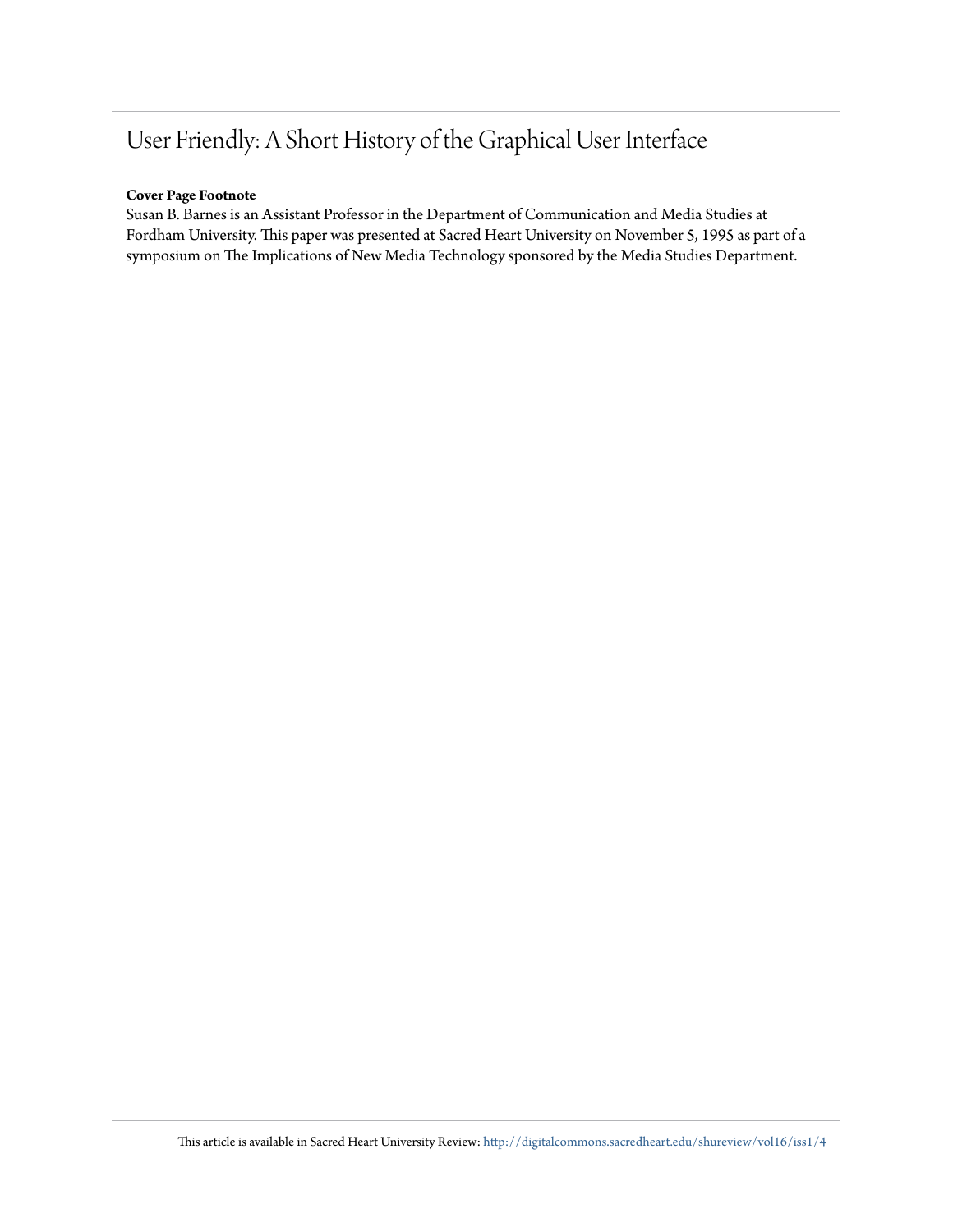# User Friendly: A Short History of the Graphical User Interface

 In the history of computing, 1995 will be remembered as the year that Windows 95 was introduced. Launched on August 24, 1995, Windows 95 is a new and improved version of Microsoft's popular Windows graphical user interface software.<sup>1</sup> Advertising Age reported that Microsoft spent \$200 million on a mass-market global advertising campaign ``running in more than 20 countries in more than one dozen languages.''<sup>2</sup> But behind the current Windows 95 hype and hoopla is thirty years of historical development. My essay briefly traces the development of the graphical user interface in the United States between 1970 and 1993.<sup>3</sup> The objective is to examine the decision-making process of interface developers and distributors.

 Raymond Williams' theory of intentional technological development provides a useful theoretical grounding for my study, although, as I will indicate later, it may need certain modifications.<sup>4</sup> According to Williams, the development of technology cannot be separated from society. The purposes and practices of developing a new technology are known social needs, to which the technology is not marginal but central. Simply stated, the inventors of a technology know how they want the technology to be used before they invent it. Thus, technology is intentionally developed with the social purposes already defined.

 In contrast to Williams, the conclusions of my study suggest that the graphical user interface developed through four distinct stages, not just one intentional stage. These stages can be identified as ideals-driven, play-driven, product-driven, and market-driven. During the development process the goals of the inventors and the

practical use of graphical interface technology altered several times. As

\_\_\_\_\_\_\_\_\_\_\_\_\_\_\_

Susan B. Barnes is an Assistant Professor in the Department of Communication and Media Studies at Fordham University. This paper was presented at Sacred Heart University on November 5, 1995 as part of a symposium on The Implications of New Media Technology sponsored by the Media Studies Department.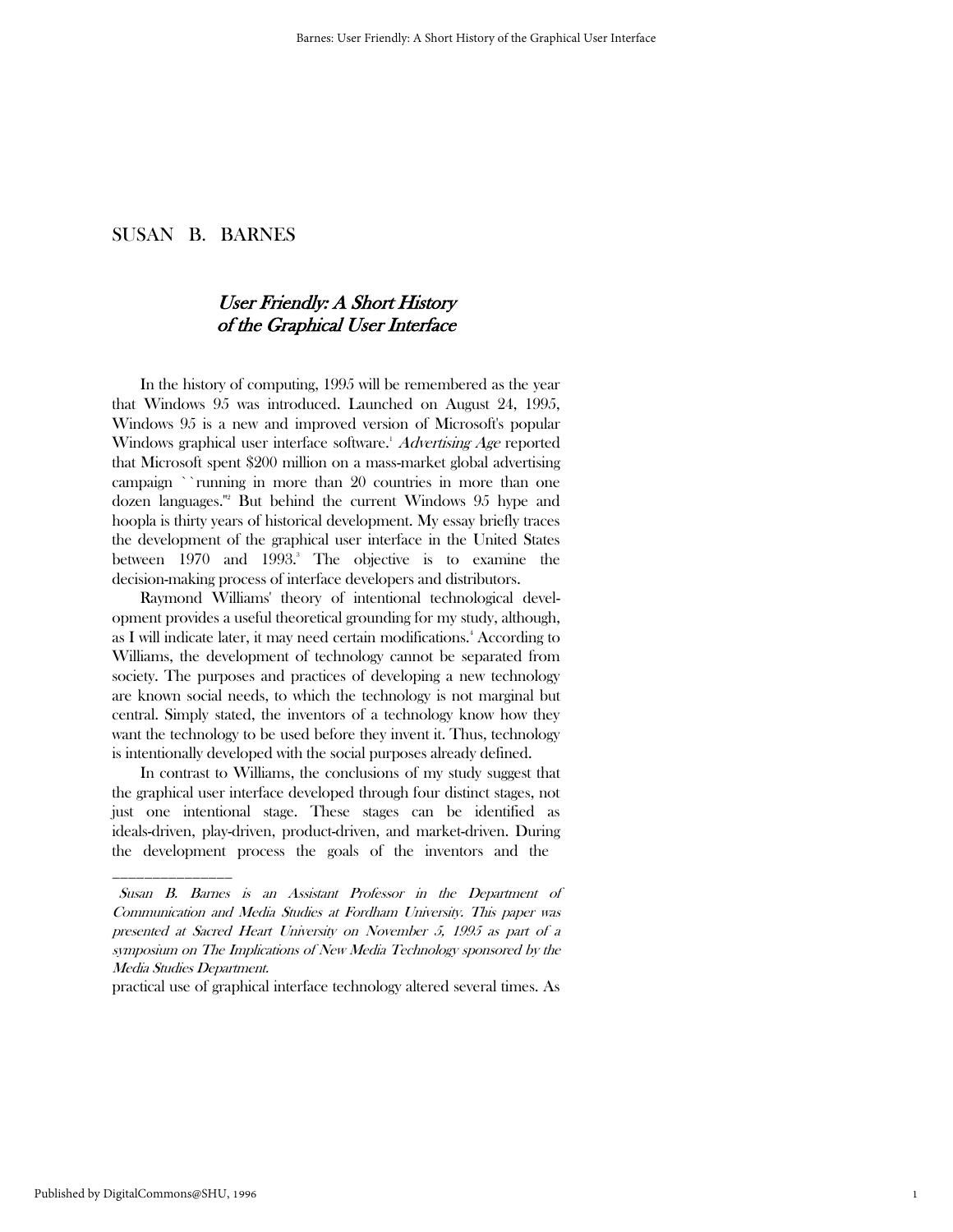a result, two social paradoxes are now emerging.

 The ideals-driven stage began with the pioneering work of Douglas Engelbart. Engelbart developed window-style display screens, the mouse, and interactive concepts that today are major features of computer interfaces. Engelbart was a visionary. His decision to create interactive computing was driven by neither recognition nor financial gain. Instead, he was influenced by the catastrophic events of World War II and the emerging social commentary of the wartime and post-war period.

 Specifically, Engelbart was moved by Vannevar Bush's 1945 article, `` As We May Think,'' which encouraged scientists to create instruments of peace after the war.<sup>5</sup> Bush described the creation of a new organizational information system to enable people to make informed decisions. Engelbart devoted his life to developing the technology described by Bush. He called his interactive computer system the ``augmentation system,'' a system that he hoped would give society a new tool to facilitate complex decision-making in the post-war era.

 In order to fund his augmentation project, Engelbart wrote and published a paper called ``A Conceptual Framework for the Augmentation of Man's Intellect.''<sup>6</sup> As a result, he received money from Bob Taylor and J.C.R. Licklider through the Advanced Research Projects Agency (ARPA). ARPA's funding was allocated as a response by the United States Government to the Russian launching of Sputnik. In 1963, the ``space race'' was on, and funding was available for any project that could potentially place the United States in a technologically superior position to the Russians. As head of ARPA, Licklider's personal mission was to develop the concept of interactive computing. In 1960, while still an M.I.T. psychology professor, Licklider wrote a paper called ``Man-Computer Symbiosis.'' He proposed that people should be able to think interactively with a computer. Licklider and Engelbart shared a common vision to create better decision-making tools for a peace-time society.

 By 1968, Engelbart had a working prototype and he demonstrated his vision of interactive computing at the Fall Joint Computer Conference. This turned out to be a seminal event in the history of computing because it inspired the next generation of computer developers. Engelbart and his team showed window display screens,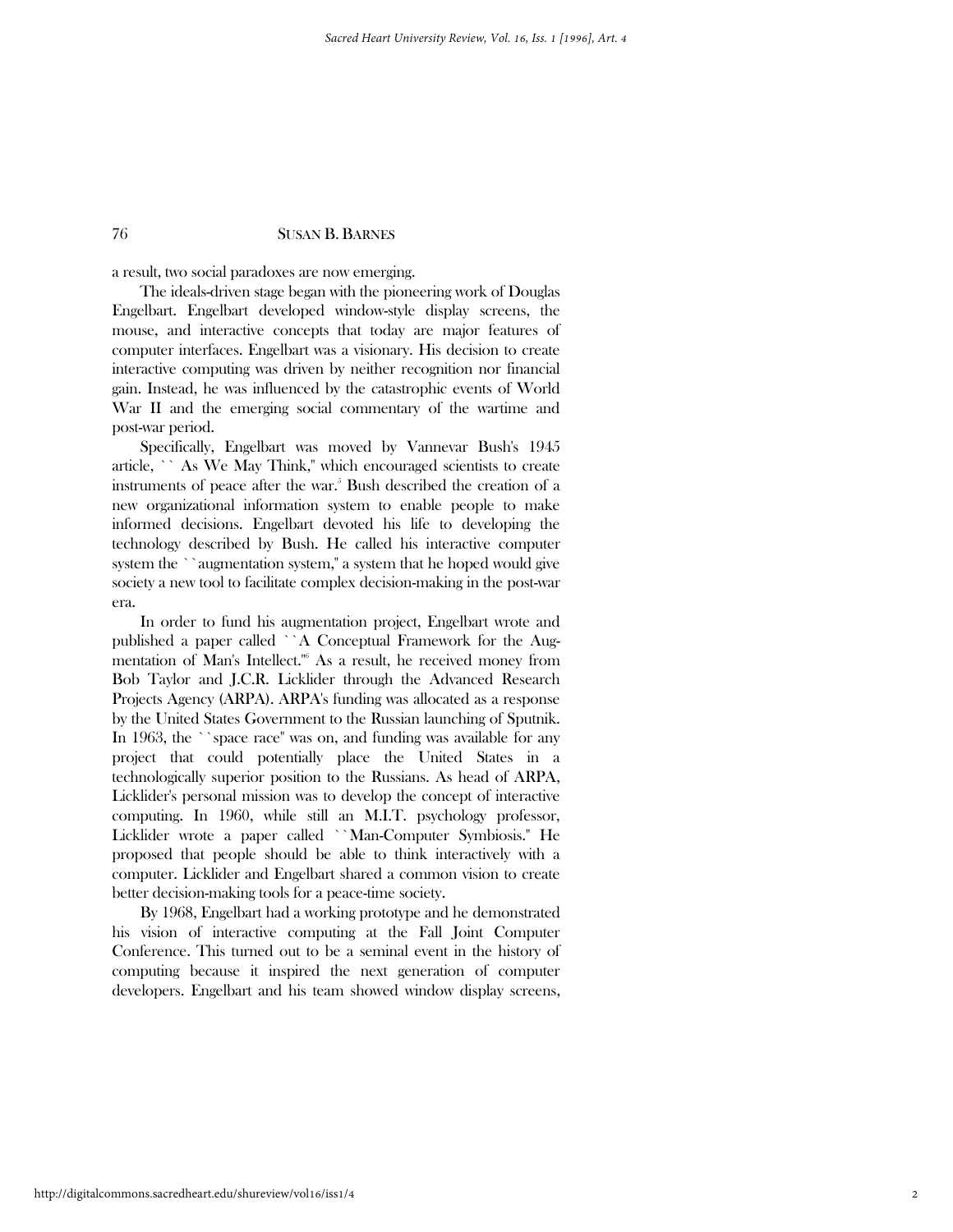the mouse, hypertext, and multimedia applications.

But major funding for Engelbart's vision came to a sudden halt with the Vietnam War. Controversy over American involvement combined with the passing of the Mansfield Amendment in 1970 cut off money for non-military computer projects. Thus, the first ideals-driven stage of graphical interface development came to an abrupt end.

 Simultaneously, Xerox was reaching the billion dollar mark in assets and they wanted to invest research money into developing ``the office of the future.'' Xerox hired ARPA manager, Bob Taylor, to recruit computer scientists for its newly created Xerox PARC (Palo Alto Research Center) facility. Taylor had supported Engelbart's concept of interactive computing, but his point of view was different. He wanted to develop computer systems for individual office workers rather than for small-group decision-makers. As far as Taylor was concerned, computers needed to be developed for individual or ``personal'' use. Individual systems could then be used to support the sharing of information through networks. In 1969, Taylor had established the ARPAnet, a network of information sharing by research sites that would later become the Internet.

 Under Taylor, Xerox hired computer researchers away from ARPA and other defense-related projects. These computer scientists were already experienced in networking and interactive computer systems. Among those Taylor recruited, was Alan Kay, who was just finishing his Ph.D. in computer science at the University of Utah. Taylor set Kay up with a research team to assist him in the development of his Dynabook research project. The Dynabook was a small personal computer with a graphical interface. Kay's purpose for developing interface technology followed the goals of Bush and Engelbart. He wanted to invent computer-based tools to organize information and support the decision-making process. Beyond that, Kay's intention was to turn the computer into a medium of communication that was easy for children to operate and program. Therefore, he was interested in developing new types of visual programming languages and interfaces.

 At Xerox PARC, Kay and his team experimented in a playful way developing object-oriented programming languages and graphical interfaces. The designs were then tested with children. The result was the creation of Smalltalk and the first graphical user interface. Kay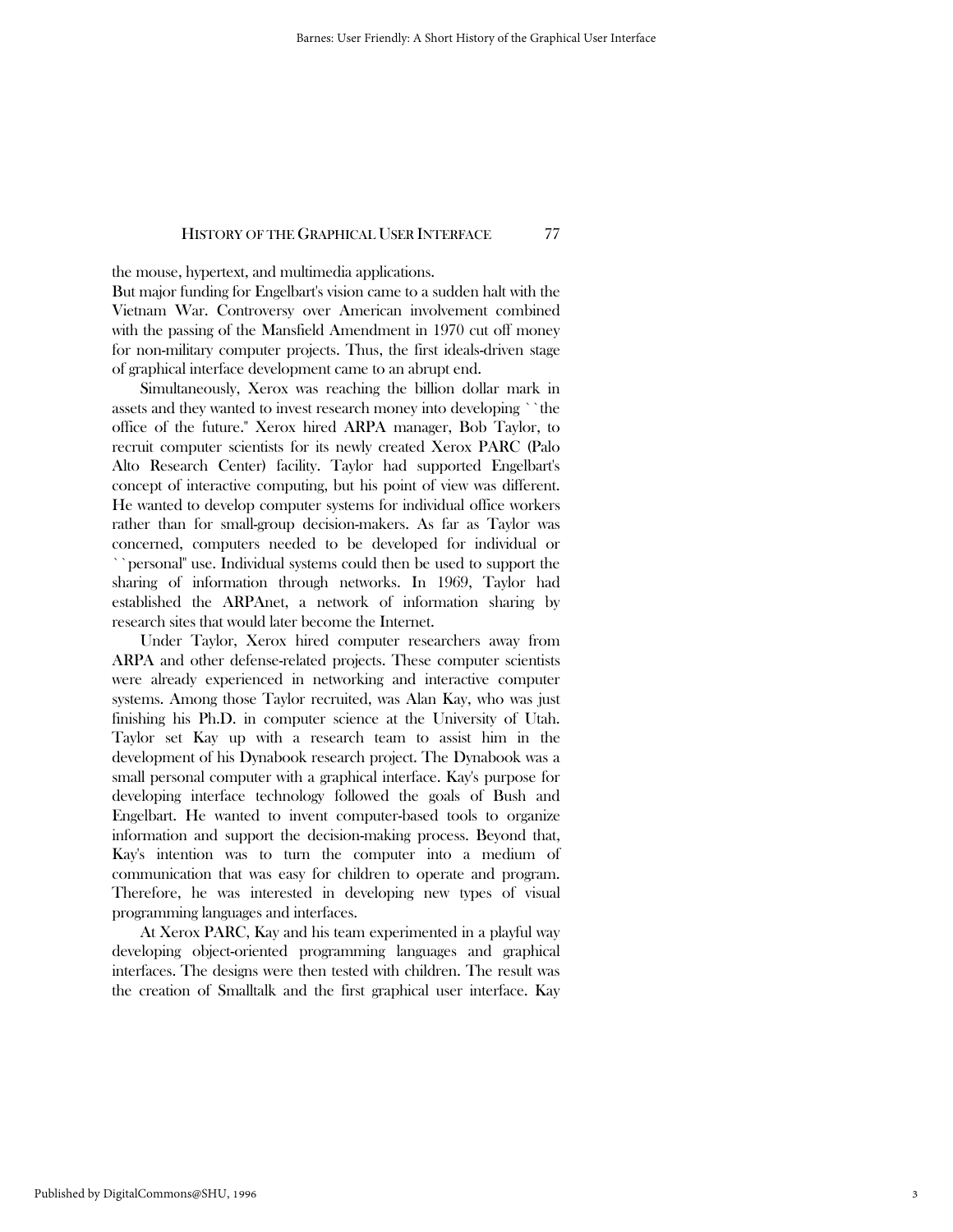describes his design model as ``Doing with Images Makes Symbols.'' This model was based on Jerome Bruner's concept of learning mentalities. According to Bruner, children learn to construct models of the world first in the enactive (action) mentality, and then in the iconic (visual) mentality before they begin to construct a world view in the symbolic language mentality. Kay applied Bruner's concept of learning mentalities to the development of graphical user interfaces to construct a model to teach children how to ``read" and ``write" on a computer. According to Kay, the slogan ``Doing with Images makes Symbols'' implies that one should start or be grounded in the concrete by working with images and then move into the more abstract symbol systems used by computers.

The following is Kay's model:

| <b>DOING</b><br>with   | mouse             | enactive | Know where you<br>are, manipulate                                     |
|------------------------|-------------------|----------|-----------------------------------------------------------------------|
| <b>IMAGES</b><br>makes | icons,<br>windows | iconic   | Recognize,<br>compare,<br>configure,<br>concrete                      |
| SYMBOLS Smalltalk      |                   | symbolic | Tie together long<br>chains of<br>reasoning,<br>abstract <sup>7</sup> |

 Neither Smalltalk, an object-oriented programming language, nor Kay and his team's graphical user interface was developed as a commercial offerings. Instead, Xerox considered them to be intermediate steps in the long term strategy to develop the office of the future. Remarkably, the PARC researchers were given the freedom and opportunity to invent without the burden of turning their research into short-term products. However, Xerox's long-term research strategy did not consider the new emerging technology of the personal computer.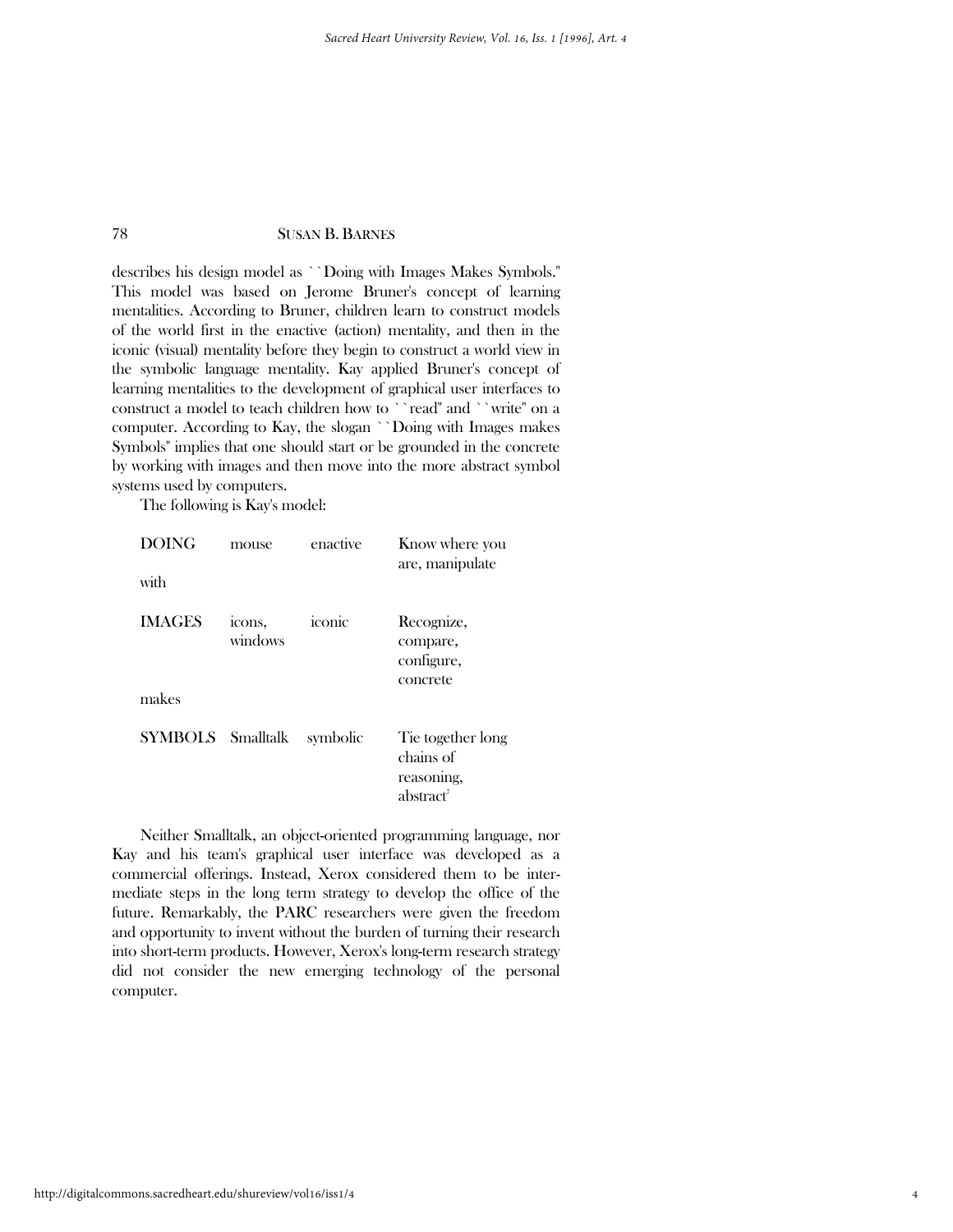At the same time Xerox researchers were playing with traditional computer systems, not too far away, a group of hackers in California started tinkering with the first microcomputers. People interested in computers formed a club called the Homebrew Computer Club to exchange information freely. Group attendance grew so rapidly that their meetings soon filled an auditorium at Stanford University. Members of the Homebrew Club were some of the first hardware hackers to play with building microcomputers. Essentially, these enthusiastic computer hobbyists were building computers one chip at a time, starting with the microprocessor. Members of this club were also some of the first people to purchase and build the Altair, the first microcomputer kit. Both the invention of the microprocessor chip and introduction of the Altair led to a play-driven stage in the development of microcomputer or personal computer technology.

 This play-stage of hardware hacking was also influenced by social ideals. Lee Felsenstein, an original member of the Homebrew Club, was simultaneously involved with a group of Berkeley hackers who were trying to take computers out of the control of corporate structures and put them into the hands of individuals. The development of the microcomputer was a technological step towards reaching this goal. As Theodore Roszak notes:

From its beginning, the microcomputer was surrounded by an aura of vulgarity and radicalism that contrasted sharply with the mandarin pretension of the high tech mainstream. This is because much of the new, smaller-scaled technology was left to be developed outside the corporate citadel by brash, young hackers — especially in California, where the socially divergent types had gathered along that strip of the San Francisco peninsula which was coming to be called Silicon Valley. By the mid-1970s, small groups of these hackers had begun to meet in informal rap sessions where computer lore was freely swapped like gossip over the cracker barrel in a country store.<sup>8</sup>

These hackers were so intensely interested in playing with computers that the fact they would have to build one was no obstacle. As a result,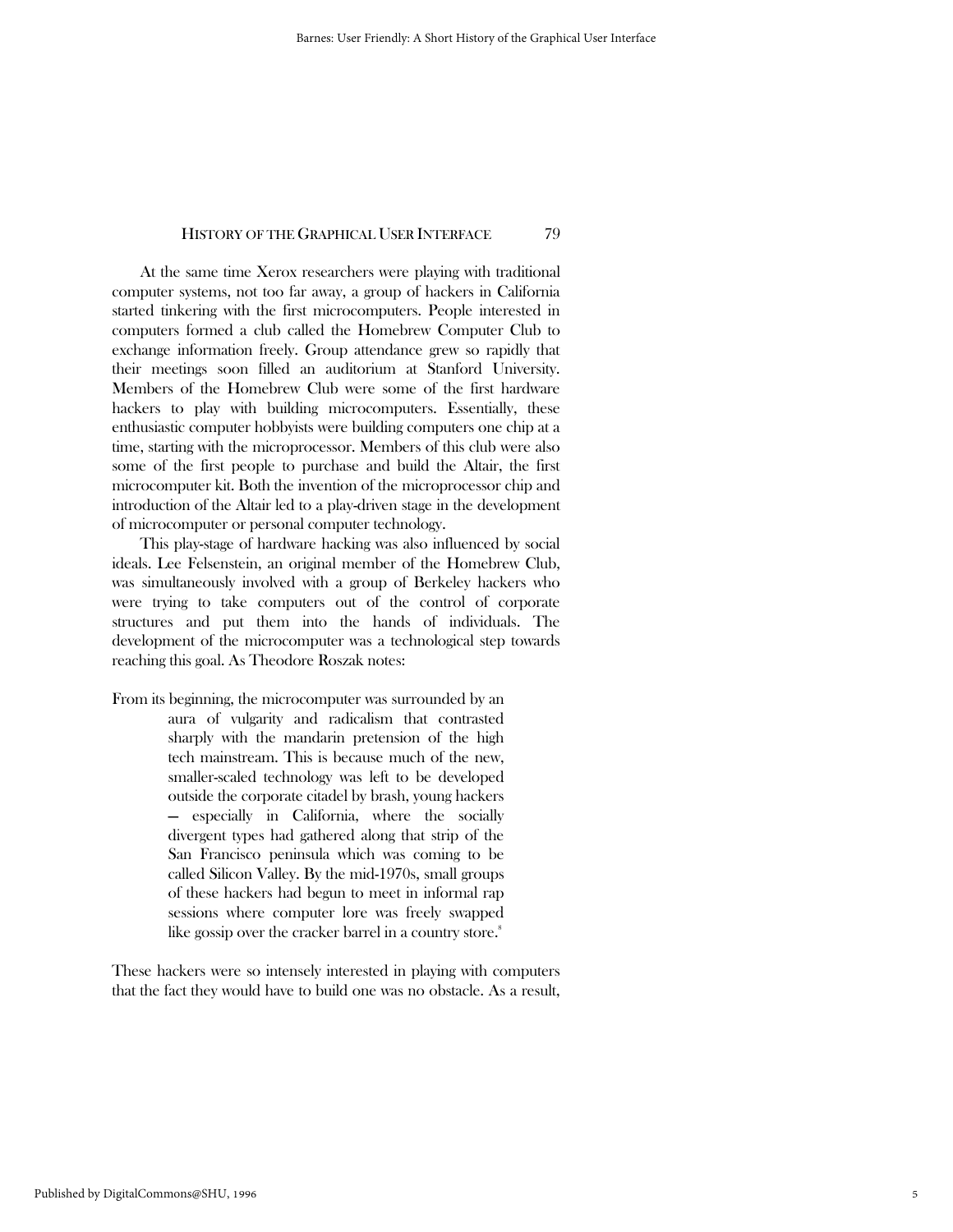the development of microcomputer technology began outside the corporate computer structure by individuals who were interested in playing with technology.

 The Homebrew Computer Club meetings were a focal point for hackers to discuss and develop the emerging microcomputer. One club member, Steven Wozniak, started to build his own microcomputer after attending club meetings. Wozniak was something of a prodigy. His father was an electronics engineer and Wozniak had been building computing devices since he was in the eighth grade. He lived a freewheeling lifestyle that revolved around working for Hewlett-Packard, hacking on his own, and playing computer games. When Wozniak first build his computer, the Apple I, he had no intention of starting a business. He just wanted to go down to the Homebrew Club and show off and play with it. However, Steve Jobs persuaded him to sell his design as a product.

 Wozniak's first microcomputer led to the development of the Apple II and the creation of Apple Computer, Inc. The Apple II became a huge commercial success, making these two college dropouts multi-millionaires. According to Steven Levy, the Apple II moved the personal computer out of the play-driven stage of hardware hacking into a product-driven stage of development.<sup>9</sup> Graphical user interface technology was soon to follow.

 Apple Computer's phenomenal success in marketing and selling personal computers is legendary. In 1979, Jobs took a tour of Xerox PARC and saw an immediate commercial application for Kay's interface technology. He realized that putting a graphical screen on Apple's personal computers would make them easier to operate. He applied Kay's graphical features to the Macintosh computer and created the ``Desktop Finder'' interface software. However, Jobs appropriated only Kay's visual screen design, not the object-oriented Smalltalk programming language.

 The Macintosh, as conceived by Jef Raskin, its original designer, was to be a home ``appliance,'' not a programmable computer. As a result, Kay's programming language was not deemed necessary and was abandoned. Raskin's concept was to create an easy-to-use computer with preprogrammed software applications. By adding a graphical screen to this easy-to-use computer, it became ``user-friendly.'' This term would later become the basis for a wildly successful marketing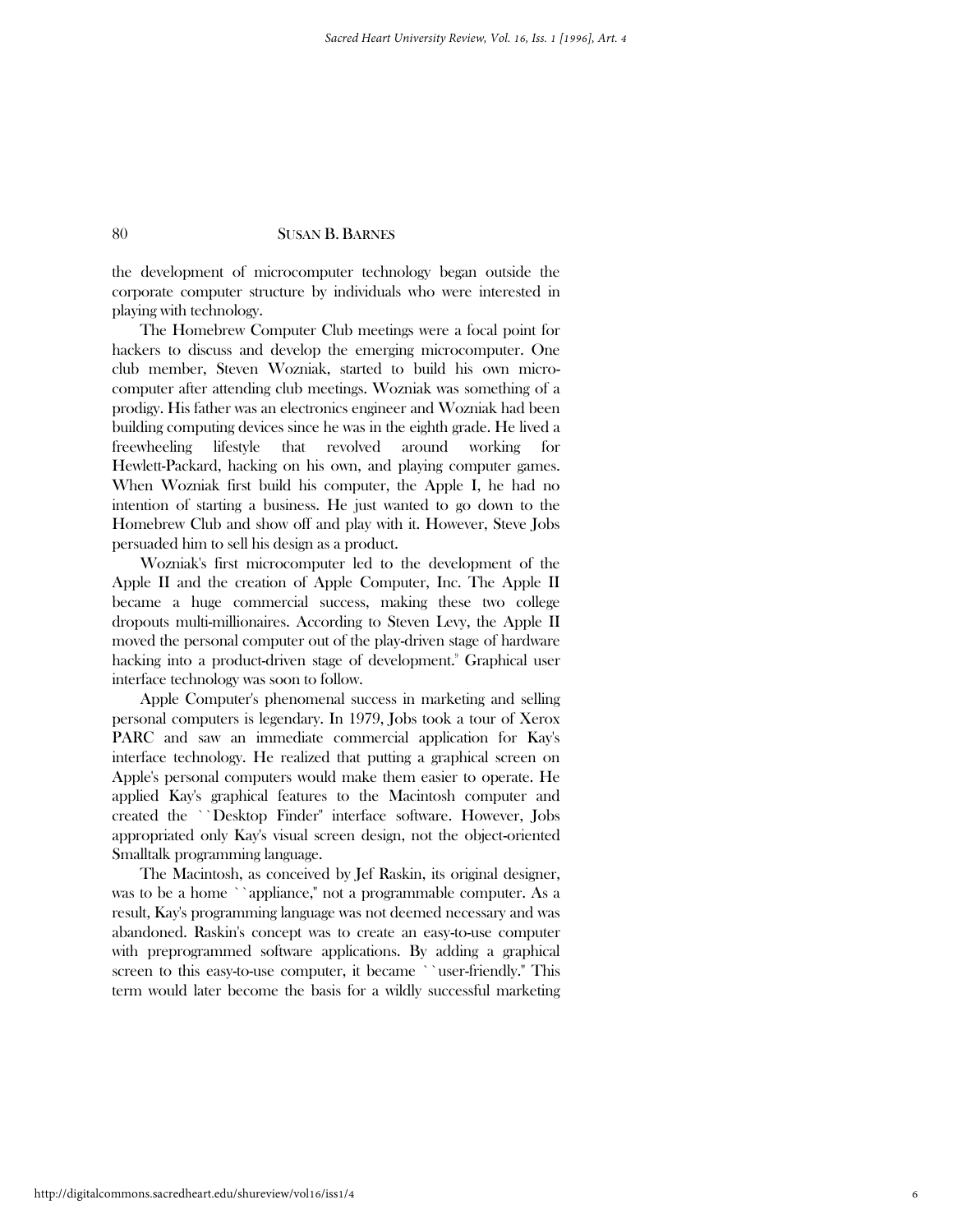strategy to sell the Macintosh.

 The Macintosh became the bridge into the fourth stage, the market-driven stage. Bill Gates took Macintosh's Desktop Finder interface and, with minor modifications, marketed it as Microsoft Windows. To date, Microsoft Windows has been the single most powerful influence in the market-driven stage of interface development. Windows brought the Macintosh-style interface to MS-DOS personal computer users. It created a new marketplace by making the PC visually resemble the user-friendly Macintosh. Gates intentionally developed visual interfaces to make complex computer technology easier for non-technological people to operate and Windows quickly became a dominant influence in the PC market because of Gates's previous success in setting industry software standards with MS-DOS. As a result, the Windows graphical user interface is currently being used by millions of people, ranging from office workers to school children.

 In four short years, Windows has become the leading graphical user interface in the personal computer market. But IBM and Apple are battling with Microsoft in the marketplace to keep Gates from controlling the future of graphical interface standards. Gates's talent for tapping new markets is remarkable. He now wants to expand Windows into the realm of interactive TV and digital devices. His goal is to make Windows the interface standard for these emerging technologies. ``Windows everywhere'' is his corporate battle cry in the interface wars. His intention is to make Windows the graphical user interface standard for all types of computer-based systems.

 The emergence of Windows may be the embodiment of Williams' intention theory: that technology is developed with certain purposes and practices already in mind — or rather, in a particular mind. And in this case, the particular mind behind the intentional development of the ``user-friendly'' graphical interface is that of Bill Gates. Gates is an entrepreneur, a practical man: the Thomas Alva Edison who invents the light bulb and then General Electric to capitalize on it. He first controlled the MS-DOS operating system software and now he is controlling Windows, the graphical interface technology that runs on top of his operating system. Gates describes how he capitalizes on Windows as follows: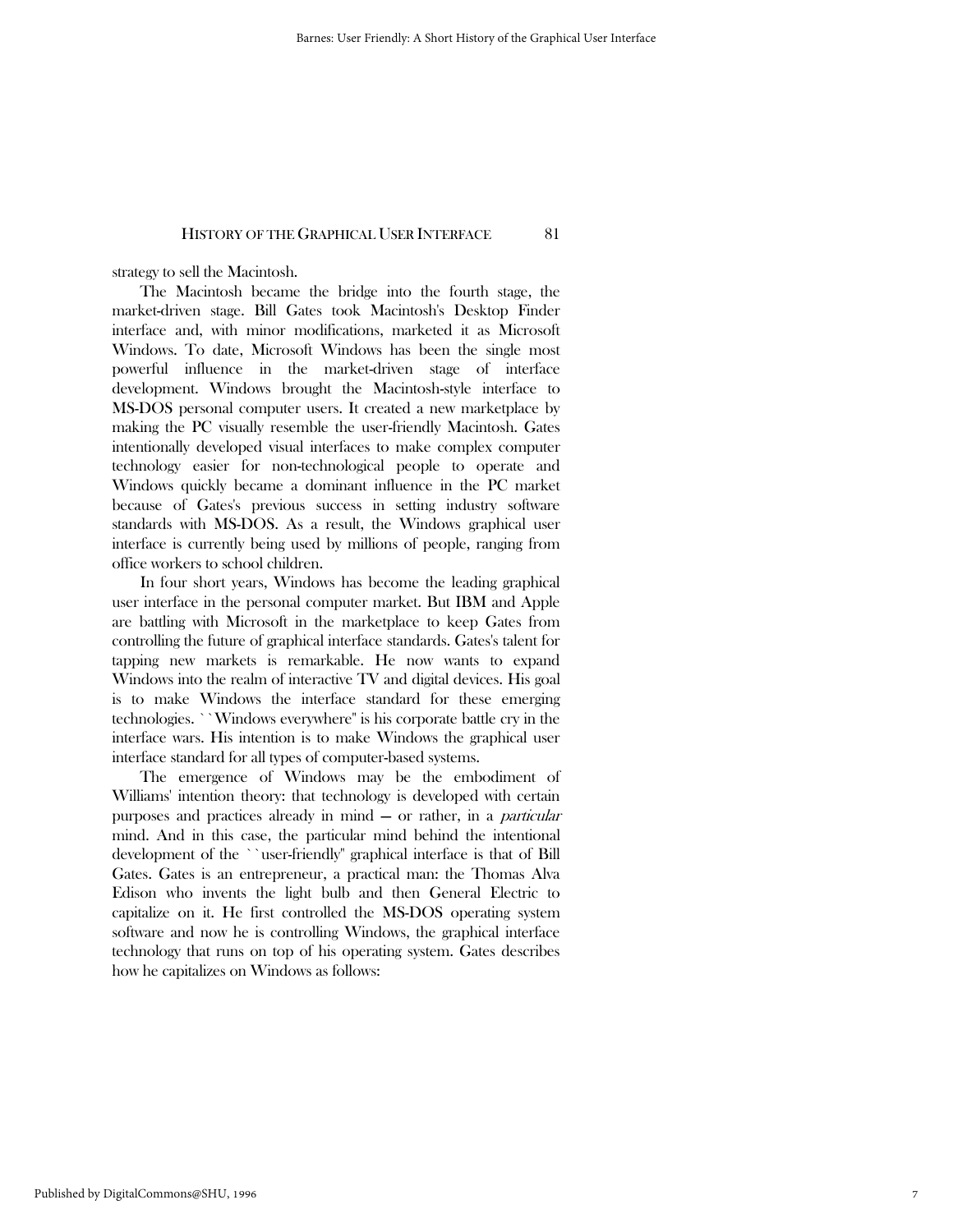- In a free-market economy, businesses are not required to share their innovative work with competitors. But some industry observers say that, as creator of Windows, the world's most popular PC operating system, we should be required to do so. In fact, for good business reasons, we do so voluntarily.
	- We make available information to allow software publishers to develop terrific applications for Microsoft operating systems because these applications fuel demand for our operating system products.<sup>10</sup>

 In each of the four stages of technological development, the graphical user interface was intentionally developed. However, the intentions in each stage were different. In the first stage, the intentions were ideals-driven. Engelbart aspired to invent better decision-making tools for a post-war society. During the second, play-driven stage, the purpose behind developing the technology remained essentially the same, but the inventive process was fueled primarily by the sheer excitement and fun of tinkering with a new technology. In the third, product-driven stage, however, the intention of developing graphical user interface technology changed. Here the technology became part of a strategy to sell personal computers to computer-illiterate users. Now, in the final market-driven stage, Gates is developing graphical interface technology with the intent of controlling the graphical interface standard for all types of computer devices, and capturing the largest share of the market for such devices.

 During the development process the goals of inventors and the practical use of graphical interface technology altered several times. Thus, my study does not entirely support Williams' perspective on how technologies develop because the intentions of the original inventors have not in fact guided the way in which the technology has come to be used. While Williams' idea is a useful one, it does not account for the shift in intention that occurred between the second and third development stages of the graphical user interface. The results of my study suggest that a pivotal moment in the history of graphical interfaces was Steve Jobs's decision to apply the visual screen elements to Apple computers without the underlying programming language. Jobs's intention was primarily to sell computers, and in the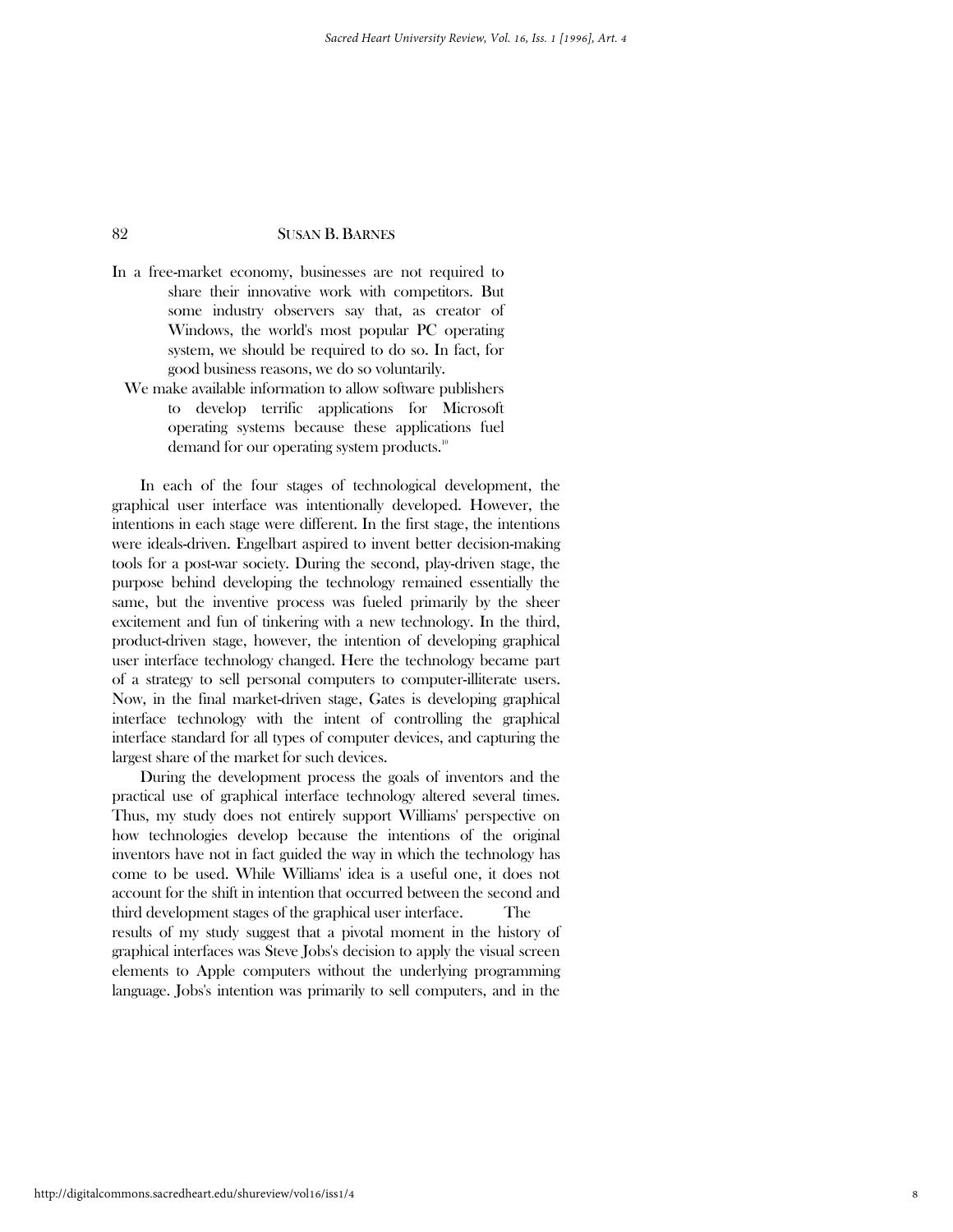interest of that objective, he largely ignored the social and cognitive ideals underlying the earlier designs. Today, Jobs's decision can be viewed as a historical turning point that created paradoxical situations for the future development of graphical user interfaces. These paradoxes were created because Jobs considered the computer to be a tool rather than a medium of communication.

 In the first two stages of development, Engelbart and Kay viewed the computer as a medium of communication. They were interested in developing computer literacy skills to enable people to learn how to read and write with a computer. In contrast, the Macintosh was developed as an appliance or tool. Jobs saw the interface as way to make a machine easier to operate. Neil Postman describes the difference between a medium and a machine as follows: ``a technology . . . is merely a machine.'' It ``becomes a medium as it employs a symbolic code, as it finds its place in a particular social setting.'' Thus, ``a medium is the social and intellectual environment a machine creates."<sup>111</sup>

 Engelbart's and Kay's models of computer interaction paid particular attention to the social and intellectual environments created by the computer. For example, Engelbart argued that computer technology must not be developed haphazardly. As a result, his research included methods for studying the effects of computer interaction on people in social settings. Kay was also aware of the influence computers would have on culture. His interface model followed a logical cognitive progression to develop computer literacy skills. His intention was to develop the computer as a medium of communication by making the learning process accessible to children. However, the social awareness of these early inventors was abandoned in the third stage of development.

 Jobs did not view the computer as a medium of communication. He saw it as a machine. Consequently, he did not see the need for the underlying programming language in Kay's design. Jobs only saw the surface visual representation displayed on the computer screen. As a result, Apple used the visual icons as a marketing strategy to sell ``user-friendly'' computers. Kay refers to this as putting ``training wheels'' on a computer. The problem with the Macintosh model is that the training wheels can't be taken off. There is no path to learn programming.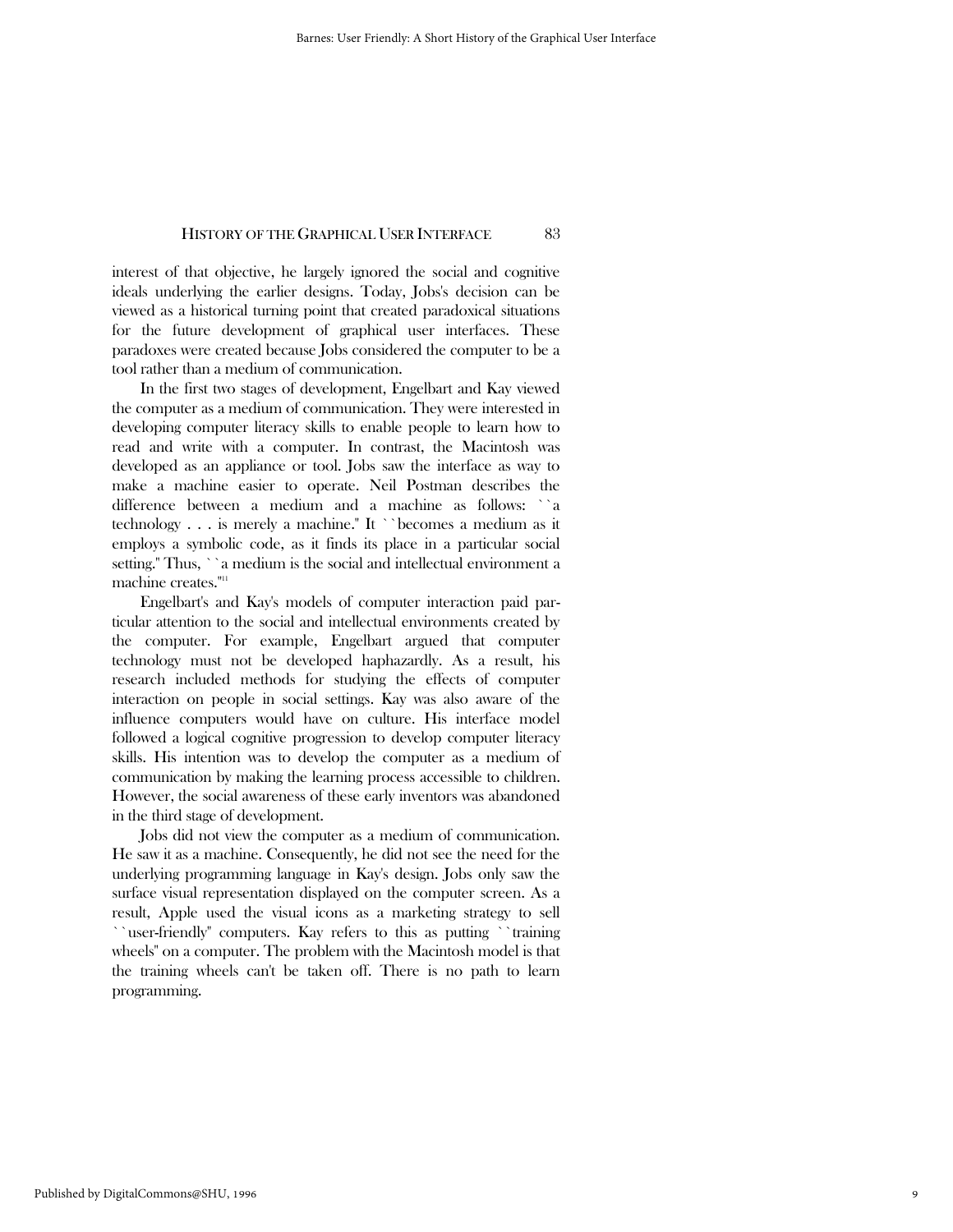Today, Apple's policy of ``isolating and insulating'' its users from the internal operations of a computer creates two paradoxical situations. The first paradox relates to access to knowledge. While ``user-friendly'' interface designs make computers accessible to inexperienced users, they also make the user dependent on the software programs from Apple and its developers. This creates what Postman refers to as a ``knowledge monopoly."<sup>12</sup> Only people with a high level of programming skills and access to Apple developer information can program the machine. Thus, while Apple brings computers to the masses, it also forces the masses to buy pre-programmed software packages that Apple controls. Currently, this trend is being implemented on a larger level by Microsoft with Windows.

 In 1984, the original idea of ``user-friendly'' software helped people to easily operate word processing, simple drawing, and spreadsheet software programs. By focusing on ease of operation as a strategy to increase sales to non-computer-literate markets, however, commercial interfaces hide the machine operations from the user. This creates a group of people who can operate the machine, but who are completely illiterate in terms of how it works or how to program it. Thus today, most computer users ``can do some jobs, without understanding why or how. There is a whole industry dedicated to making it possible to compute without knowing about computing."<sup>13</sup>

 In today's market-driven stage of graphical interface development, ``entrepreneurs exploit consumer incompetence. Mac, Windows, OS2, NeXT Operating systems, the mouse and other devices that simplify the use of the computer are still arcane to most users $^{\prime\prime\prime}$ <sup>14</sup> As a result, the production of computer manuals, computer commentaries, and computer books for ``dummies'' approaches Talmudic proportions: ``Publishers get rich publishing books that purport to make it easy to use complex programs. The net effect is that it becomes more difficult to train the people who will design the next generation of computers.''15 Thus, the ``user friendly'' strategy sews the seeds of its own destruction. Here is the second paradox emerging from the ``user-friendly'' approach: by not supporting the development of computer literacy skills, graphical interfaces fail to develop the programming skills required by the next generation to develop and maintain computer technology. Currently, a gap is being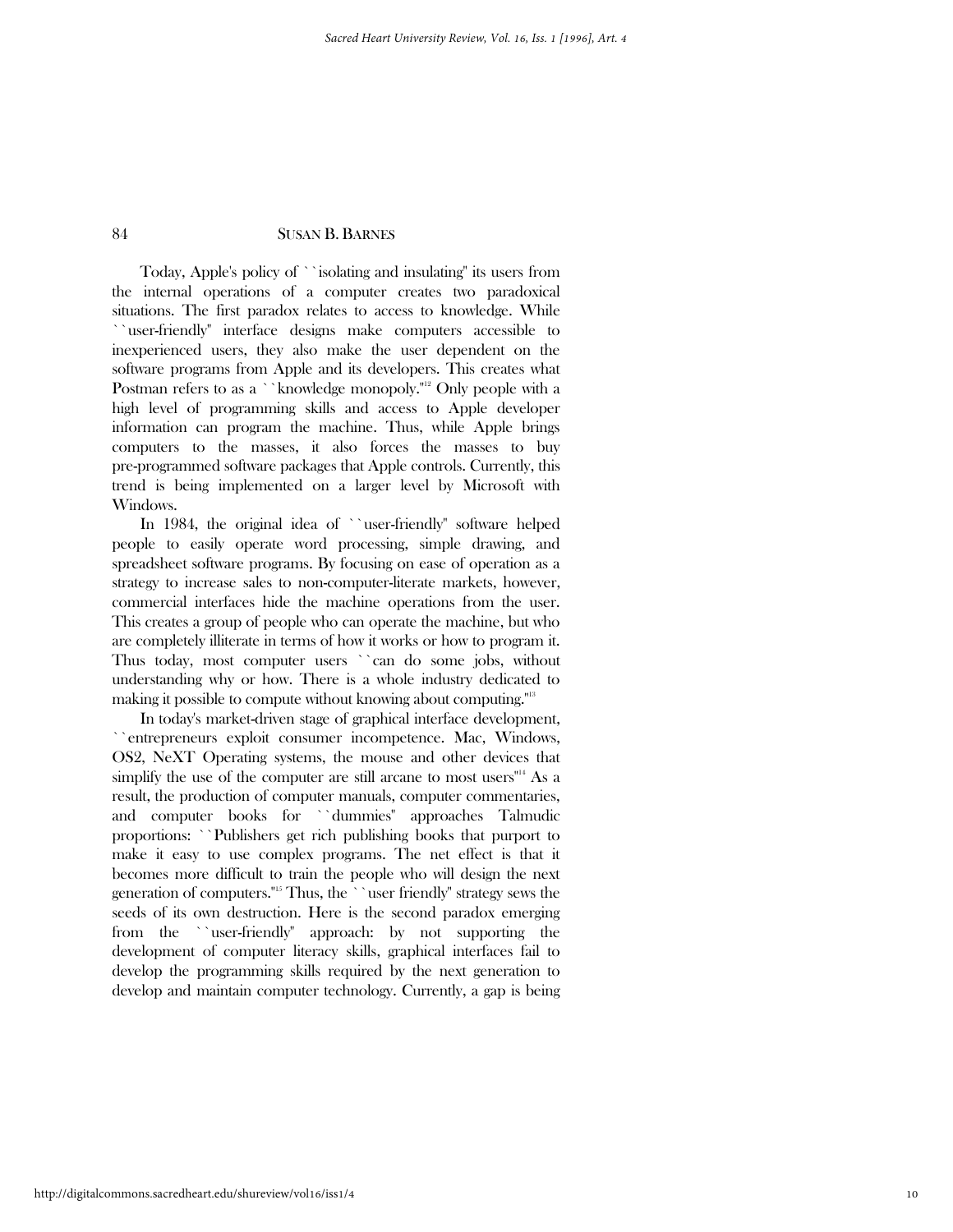created between computer users and highly trained software engineers.

 This social paradox is an unintentional consequence of stage three in the development of graphical interfaces, the stage in which the social intentions of the original developers were reversed. This reversal suggests that technology does not develop according to the intentions of its originators, but that the social and technical variables influencing technology development are so varied that it is impossible to determine how a technology will develop. Moreover, it is impossible to predict the social impact of a new technology from the intentions of its originators. Jobs's decision to add a graphical screen to the Macintosh was a twist of fate that changed the direction of interface development. As a result, the social consequences of this technology are now moving in the opposite direction from that intended by the original inventors.

 Today, graphical interface technology is still in its beginning stages. Whether or not the current intentions of developers and distributors will shift again is a subject for future research.

#### **Notes**

<sup>1</sup>Graphical User Interface is a method that allows computer users to see and directly manipulate representations of objects on the computer screen, rather than addressing the objects through an intervening command language code. For example, Microsoft Windows allows users to point and click with a mouse on visual representations of documents to directly open the document without typing in a keyboard command.

<sup>2</sup>Jan Jaben, ``Eighth Wonder of the World: Microsoft Markets Worldwide, Opening Windows to Criticism," Advertising Age International, September 18, 1995, section I, p. 3.

<sup>3</sup>The present essay is based on the much fuller discussion of the topic in Susan B. Barnes, The Development of Graphical User Interfaces from 1970 to 1993, and Some of its Social Implications in Offices, Schools, and the Graphic Arts. Diss. New York University (1995).

<sup>4</sup>Raymond Williams, *Television Technology and Cultural Form* (New York: Schocken Books, 1974).

"Vannevar Bush, ``As We May Think," in From Memex to Hypertext: Vannevar Bush and the Mind's New Machine, ed. James M. Nyce and Paul Kahn (Boston: Academic Press, 1991), pp. 197-216.

<sup>6</sup>Douglas C. Engelbart, ``A Conceptual Framework for the Augmentation